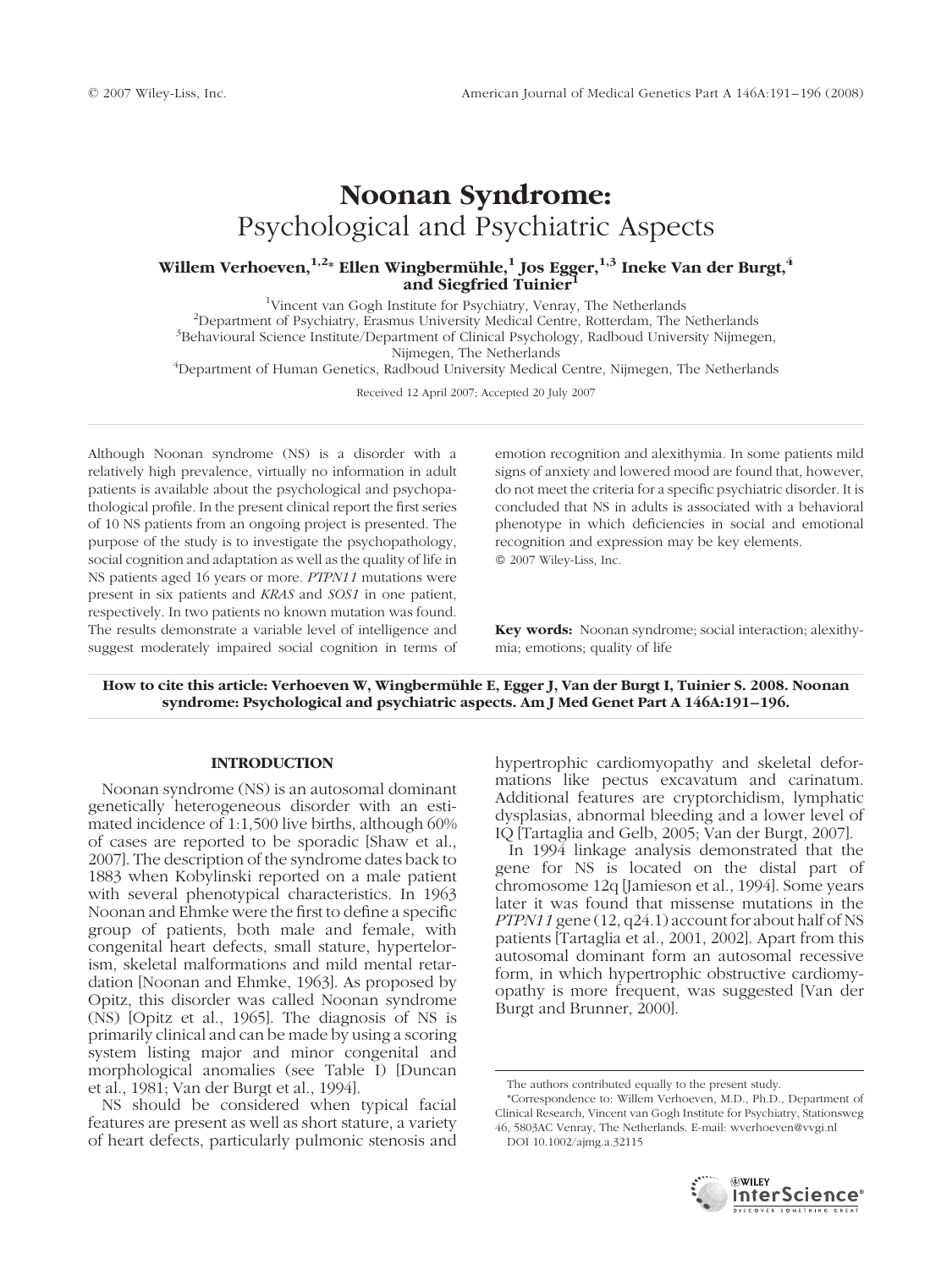192 VERHOEVEN ET AL.

| Feature           | $A = \text{major}$                                                        | $B = minor$                                                       |
|-------------------|---------------------------------------------------------------------------|-------------------------------------------------------------------|
| 1. Facial         | <b>Typical face</b>                                                       | Suggestive face                                                   |
| 2. Cardiac        | Pulmonary valve stenosis and/or typical<br>ECG.                           | Other defect                                                      |
| 3. Height         | $<$ 3rd centile                                                           | $<10$ th centile                                                  |
| 4. Chest wall     | Pectus carinatum/excavatum                                                | Broad thorax                                                      |
| 5. Family history | First degree relative definite NS                                         | First degree relative suggests NS                                 |
| 6. Other          | All 3 (males): mental retardation,<br>cryptorchidism, lymphatic dysplasia | One of mental retardation, cryptorchidism,<br>lymphatic dysplasia |

TABLE I. Diagnostic Criteria for NS

a Definite NS: 1A plus one of 2A-6A or two of 2B-6B; 1B plus two of 2A-6A or three of 2B-6B. Adapted from Van der Burgt et al. [Van der Burgt et al., 1994].

Given the overlap in congenital anomalies between NS and both cardio-facio-cutaneous syndrome (CFC) [Roberts et al., 2006a] and Costello syndrome (CS) [Hennekam, 2003], shortly after the discovery of mutations in the HRAS gene in the majority of patients with CS [Aoki et al., 2005] and in the KRAS gene in CFC [Niihori et al., 2006], germline mutations in KRAS gene were reported in a minority of patients with severe forms of NS [Carta et al., 2006; Schubbert et al., 2006; Zenker et al., 2007]. Most recently, a novel mutation in another gene involved in the RAS-MAPK pathway was discovered in a subset of patients with NS, the SOS1 [Roberts et al., 2006b; Tartaglia et al., 2007].

These disease gene discoveries have established NS and related traits (CFC and CS) as disorders of unregulated RAS-MAPK signaling [Tartaglia et al., 2007]. The RAS-MAPK pathway is implicated in growth-factor mediated cell proliferation and differentiation or cell death [Malumbres and Barbacid, 2003; Narumi et al., 2007].

Only limited data are available on the psychological and psychiatric characteristics of NS patients. As reported by several authors, in about one-third of the patients mild mental retardation is found. In most patients, however, the level of intelligence falls within the normal range [Allanson, 2005]. In 21 children with NS, aged 3–16 years, mood disturbances as well as social and communication problems have been found [Wood et al., 1995]. Van der Burgt et al. [1999] described lowered intelligence and planning problems in a group of 35 children. In a case report, inattention resembling features of an attention-deficit/hyperactivity disorder were suggestedtobeakeyproblem[HoriguchiandTakeshita, 2003]. By using a postal survey, in at least 30% of a group of 26 children, problems in social interactions were noticed [Sarimski, 2000]. In a group of 48 children aged 4–16 years, inattention and emotional problems could be observed [Lee et al., 2005]. Finally, Shaw et al. [2007] reported qualitative dataon 112 adult Noonan patients, showing lack of social life, or an inability to fit in, although overall quality of life was evaluated to be satisfactory. Psychiatric disorders are rarely found and are described only in single case reports on patients with lower intelligence (Table II). Given the prevalence of NS, it is remarkable that virtually no reports have been published about classical psychiatric syndromes and that hardly any information is available about the cognitive and mental health status of adult patients with NS. As suggested earlier, this lack of information and the frequently described impaired social capacities may be the result of a relative deficit in the comprehension and expression of emotions [Verhoeven et al., 2004]. This can be illustrated as follows. Several authors have noticed difficulties with social competence, especially the emotional perception of self and others in patients with NS [Mahendran and Aw, 1969; Wood et al., 1995; Sarimski, 2000; Lee et al., 2005]. These phenomena are associated with social cognition, an umbrella term in which cognitive, emotional and motivational processes are involved to flexibly guide social behavior [Adolphs, 2001]. Examples can be found in the decoding of affective expressions in faces, voices and body postures, attribution of mental states to others (e.g., believes, desires, and intentions), and regulation of emotions [Van Rijn, 2007]. These processes can also be found in the concept of alexithymia, a historical, originally psychoanalytic concept, that gained renewed attention in neurocognitive research. "Alexithymia," or "no words for feelings'', refers to an impairment of the ability

TABLE II. Psychiatric Syndromes in Patients With NS

| References                 | Age, sex, IO                      | Diagnosis                   |
|----------------------------|-----------------------------------|-----------------------------|
| Mahendran and Aw [1969]    | 30, female, 68–70                 | Bipolar affective disorder  |
| Rama Krishna et al. [1994] | 37, male, 63                      | Schizophrenia               |
| Paul et al. [1983]         | 4, male, $18$ months <sup>a</sup> | Autistic disorder           |
| Ghaziuddin et al. [1994]   | 13, male, 69                      | Autistic disorder           |
| Verhoeven et al. [2004]    | 19, female, low                   | Panic disorder, alexithymia |

a Developmental age.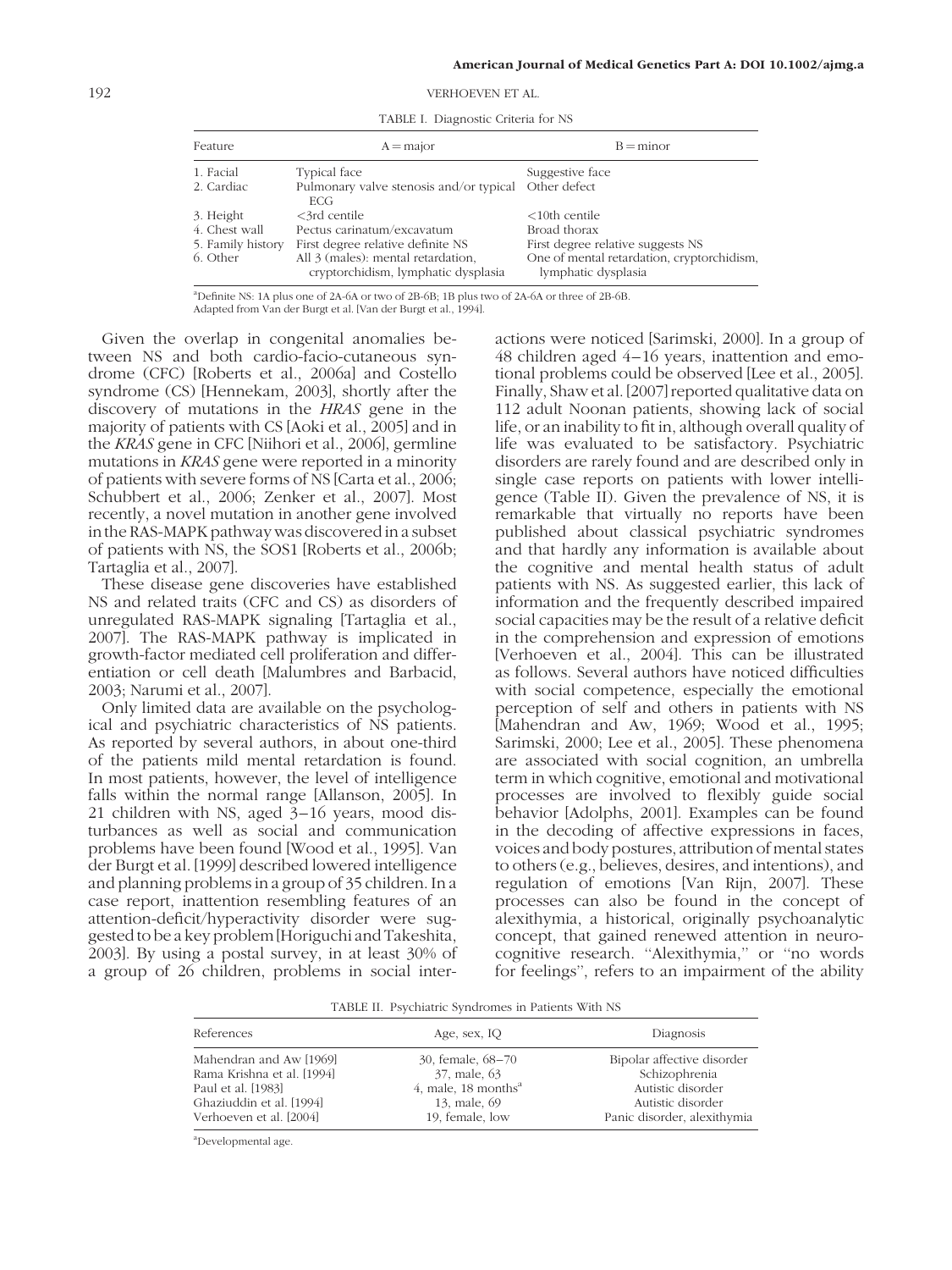to identify and communicate one's emotional state, in addition to diminished affect-related fantasy and imagery. There is rising evidence for a neural basis for this multidimensional construct [Aleman, 2005].

The present study was designed to investigate the psychiatric profile, cognitive qualities, social cognition and adaptation, as well as the quality of life in adult patients with NS.

## MATERIALS AND METHODS

The study is part of an ongoing multidisciplinary project with the purpose to assess neuropsychological characteristics, social cognition, psychiatric symptoms and quality of life in patients with NS, aged 16 years or more. Patients volunteered after being invited by the Department of Human Genetics of the Radboud University Medical or the Dutch Noonan Syndrome Foundation and were subsequently referred to the outpatient Department for Neuropsychiatry of the Vincent van Gogh Institute for Psychiatry, Venray, The Netherlands. All patients and their primary caregivers signed written informed consent to participate in this clinical project and to collect all data from the medical history. Screening for mutations was performed previously in the laboratory for DNA-diagnostics of the University Medical Center Nijmegen, The Netherlands.

During the first phase of the project, 10 patients were enrolled in whom the diagnosis NS was confirmed. Thereafter, a multidisciplinary evaluation took place in order to ascertain whether the research procedure was adequate to collect the required data.

In all patients an extensive neuropsychological assessment was performed followed by a neuropsychiatric examination using all available data from medical, developmental, and family history. Intelligence was measured using the Wechsler Adult Intelligence Scale (WAIS-III) [The Psychological Corporation, 1997], and the National Adult Reading Test (NART) [Nelson, 1982]. The Theory of Mind Test (TOM) was used to check if patients were able to interpret simple actions and intentions of other people[Steernemanetal.,2003].In addition,Perrett's Emotion Recognition Task (ERT) was administered. This is a computer-generated paradigm for measuring the recognition of six basic facial emotional expressions (anger, disgust, fear, happiness, sadness, and surprise) presented at different intensities. Video clips of increasing length are presented, starting with a neutral face that changes into a facial expression of different intensity levels [Montagne et al., 2007]. Furthermore, because of the conceptual overlap between social cognition and alexithymia, we used two alexithymia questionnaires. The Toronto Alexithymia Scale (TAS-20) is an internationally used instrument to measure the ability to give words to feelings [Bagby et al., 1994]. The Bermond Vorst Alexithymia Questionnaire (BVAQ) was developed in the Netherlands. It offers the possibility to disentangle the so-called affective (arousal per se) and cognitive (recognizing, verbalizing, and analyzing emotions) aspects of alexithymia [Vorst and Bermond, 2001].

In order to gather psychometric information on the existence of psychopathology, the Structured Clinical Interview for the DSM-IV (SCID-I and SCID-II), and a Symptom Check List (SCL-90-R) were administered [First et al., 1997a,b; Arrindell and Ettema, 2003]. Finally, the Lancashire Quality of Life Profile (LQoL) was included, an interview widely used in Europe to measure health related quality of life variables [Van Nieuwenhuizen et al., 2001].

#### **RESULTS**

At present, 28 patients are referred. In Table III the clinical characteristics of the first series of 10 patients are depicted. The mean age and length (range) of the patients were 29.6 years (range: 16–59 years) and

|  | TABLE III. Clinical Features of Patients With NS $(n = 10)$ |  |  |  |
|--|-------------------------------------------------------------|--|--|--|
|--|-------------------------------------------------------------|--|--|--|

| Patient<br>sex/age   | Genetics             | Heart defects | GH-treatment<br>(years) | Bleeding<br>anomalies | Pectus deform      | Ptosis | Others                                                                                 |
|----------------------|----------------------|---------------|-------------------------|-----------------------|--------------------|--------|----------------------------------------------------------------------------------------|
| 1, m/25              | PTPN11               |               | 3                       | $^{+}$                |                    | $^{+}$ | Cryptorchidism                                                                         |
| 2, m/59              | Unknown <sup>a</sup> | <b>PS</b>     |                         |                       |                    |        | Hyperthyroidism                                                                        |
| $3, m/43^b$          | PTPN11               |               |                         |                       | $^+$               |        | Cryptorchidism                                                                         |
| 4, f/26              | SOS1                 | <b>PS</b>     |                         | $^{+}$                | $\hspace{0.1mm} +$ | $\! +$ |                                                                                        |
| 5, $f/16$            | PTPN11               | PS; ASD       |                         |                       |                    |        |                                                                                        |
| 6, m/56 <sup>b</sup> | Unknown <sup>a</sup> |               |                         |                       |                    |        |                                                                                        |
| 7, f/16              | <b>KRAS</b>          | MI            | 10                      | $^+$                  |                    |        |                                                                                        |
| 8, f/19              | PTPN11               | <b>PS</b>     |                         | $^+$                  |                    | $^{+}$ |                                                                                        |
| 9. $f/17$            | PTPN11               | PS; ASD       | 9                       |                       |                    | $+$    | Pelvic lymphangiecta-sias/<br>lymphedema                                               |
| 10, m/19             | PTPN11               | <b>PS</b>     | 8                       | $^+$                  | $^+$               |        | Neck lymphangioma;<br>paresis obliquus sup;<br>radio-ulnar stenosis;<br>cryptorchidism |

PS, pulmonic stenosis; ASD, atrial septal defect; MI, cleft mitral valve.

<sup>a</sup>Clinical diagnosis according to criteria Van der Burgt et al. [1994]. See Table I.

b Family load.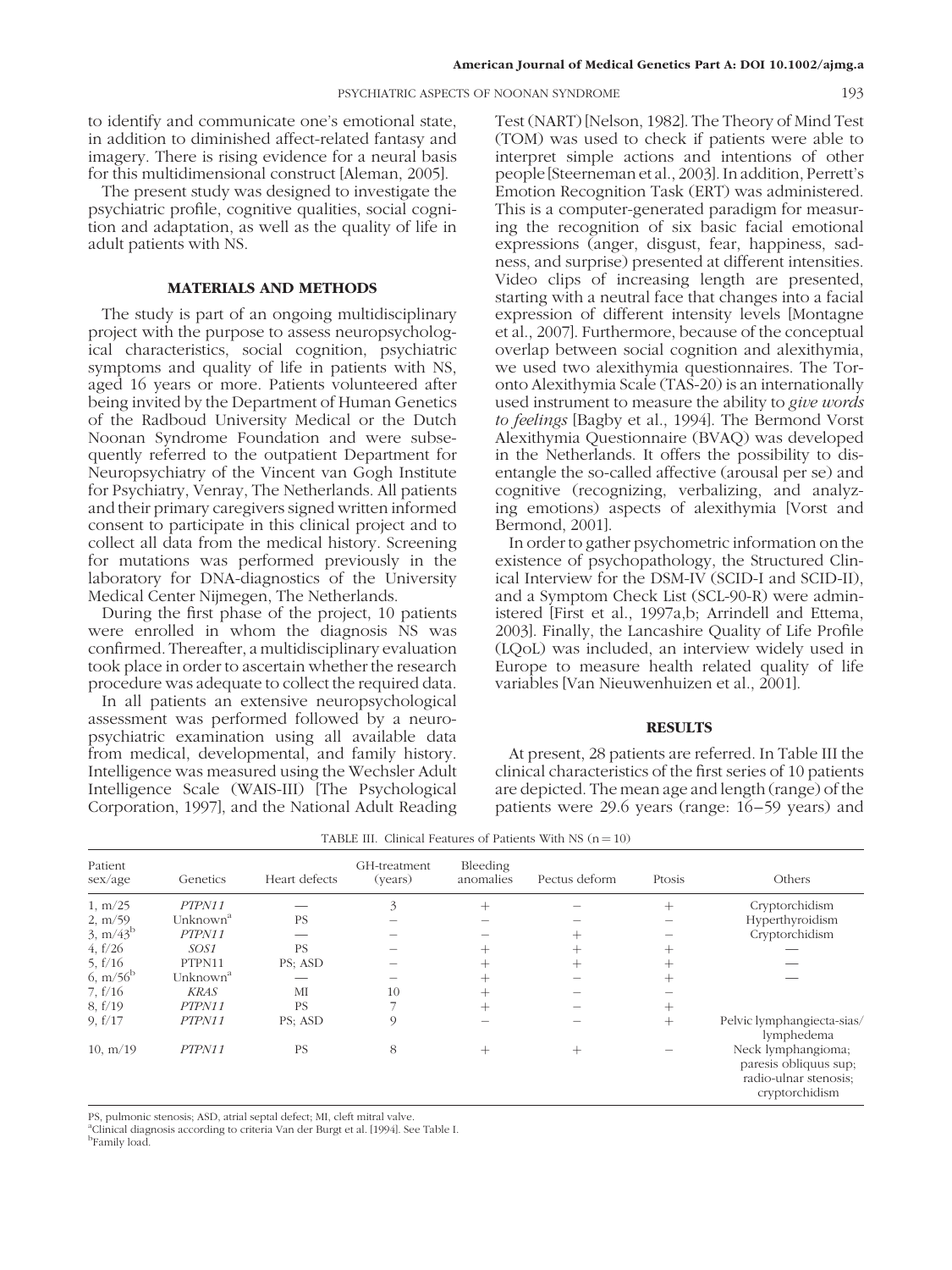194 VERHOEVEN ET AL.

164 cm (range: 152–183 cm), respectively. As can be inferred from Table II, PTPN11 mutations are present in six patients, KRAS and SOS1 in one each, whereas in two patients (2 and 6) neither of the known mutations could be demonstrated. In these two patients the diagnosis was clinically confirmed by a geneticist, according to the diagnostic criteria proposed by Van der Burgt et al. [1994]. With respect to the level of intelligence, total IQ (WAIS-III) varied between 65 and 121. In six patients, a significant difference between verbal and performal IQ was found. Verbal capacities were better than performal in two patients and in the other four the reverse was found.

In one patient (1), a diagnosis of obsessive compulsive disorder was made previously and he was successfully treated elsewhere.In some patients, on a symptom checklist, mild signs of anxiety and lowered mood were found that, however, did not reach the intensity of a specific psychiatric disorder. None of the patients met the DSM-IV-criteria for Attention Deficit/Hyperactivity Disorder or Pervasive Developmental Disorder, albeit that in some patients subtle deficits in attention and concentration were demonstrated.

The results of the psychological test battery are depicted in Table IV. Social cognition, in terms of emotion recognition and alexithymia, appeared to be moderately impaired. Test results were suggestive for alexithymia, especially for its cognitive aspects (inadequate verbalization). A tendency was found towards an indirect expression of emotions during social interaction. In contrast with their self-report of

psychological problems on the earlier mentioned checklist, and the evaluation of social functioning by significant others, patients reported average level of quality of life in terms of the LQoL domain satisfaction.

### **DISCUSSION**

The results of the first phase of this project confirm the genetic and somatic heterogeneity and the variability in IQ scores in patients with NS. With respect to the SCL-90-R, a self-report instrument, high average scores  $(+1 S)$  were found on complaints reflecting psychoneuroticism, anxiety and depression. The quality of life questionnaire, however, showed an average to high satisfaction with different aspects of life. Social and emotional recognition appeared to be slightly impaired which implies that some form of alexithymia is present.

An observation, never mentioned in publications on patients with NS, but made by all participating investigators of this project, is that they are in general remarkably friendly, cooperative and very willing to please. These are all aspects of a social desirable attitude. Social desirability can be defined as behavior guided by the environments' expectations [Paulhus, 2002]. As to the behavioral phenotype of NS, this could be a relevant neglected aspect of it. This may be reflected by the contrasting scores on the SCL-90-R and the LQoL which suggest a tendency towards desirable answering. The SCL-90-R could be a trigger for these patients to admit problems since its format only asks for confirmations of complaints.

| Measurement<br>domain | Scale                                                      | Mean               | SD <sub></sub> | Performance  |
|-----------------------|------------------------------------------------------------|--------------------|----------------|--------------|
| Intelligence          | WAIS-III Total IO                                          | 90                 | 18.8           | Low average  |
|                       | WAIS-III Verbal IO                                         | 88                 | 20.6           | Low average  |
|                       | WAIS-III Performal IQ                                      | 93                 | 18.6           | Low average  |
|                       | NART-IO                                                    | 90                 | 11.8           | Low average  |
| Social cognition      | <b>Emotion Recognition Task</b>                            | 2.1                | 0.3            | Low average  |
| and adaptation        | TAS-20 Total Score                                         | 45.3               | 8.6            | Average      |
|                       | <b>BVAQ Total Score</b>                                    | 120.9              | 12.5           | Low          |
|                       | <b>BVAQ-Affective scale</b>                                | 45.4               | 9.2            | Low average  |
|                       | <b>BVAQ-Cognitive scale</b>                                | 75.4               | 12.0           | Low          |
|                       | <b>TOM</b>                                                 | 70.8               | 3.5            | Low average  |
| Psychopathology       | <b>SCID</b>                                                | One classification |                |              |
|                       | SCL-90-R Psychoneuroticism                                 | 153.4              | 37.3           | High average |
|                       | SCL-90-R Anxiety                                           | 17.7               | 4.4            | High average |
|                       | SCL-90-R Depression                                        | 29.7               | 11.9           | High average |
| Quality of life       | LQoL Satisfaction with Leisure and<br>Social participation | 5.5                | 0.7            | Average      |
|                       | LQoL Satisfaction with Health                              | 5.5                | 0.8            | Average      |
|                       | LQoL Satisfaction with Family relations                    | 6.0                | 0.5            | High average |
|                       | LQoL Satisfaction with Fulfillment of<br>Life-goals        | 4.8                | 0.7            | Average      |

TABLE IV. Neuropsychological Profile of Patients With NS  $(n = 10)$ 

Performance classification follows a five-point-scale in which each step represents one standard deviation; for example, ''low'' means 2 standard deviations from the normative mean of healthy subjects.

In the absence of applicable norms, TOM and LQoL performance classification represents clinical judgment.

WAIS, Wechsler Adult Intelligence Scale; NART, National Adult Reading Test; TAS, Toronto Alexithymia Scale; BVAQ, Bermond-Vorst Alexithymia Questionnaire; TOM, Theory of Mind Test; LQoL, Lancashire Quality of Life Profile.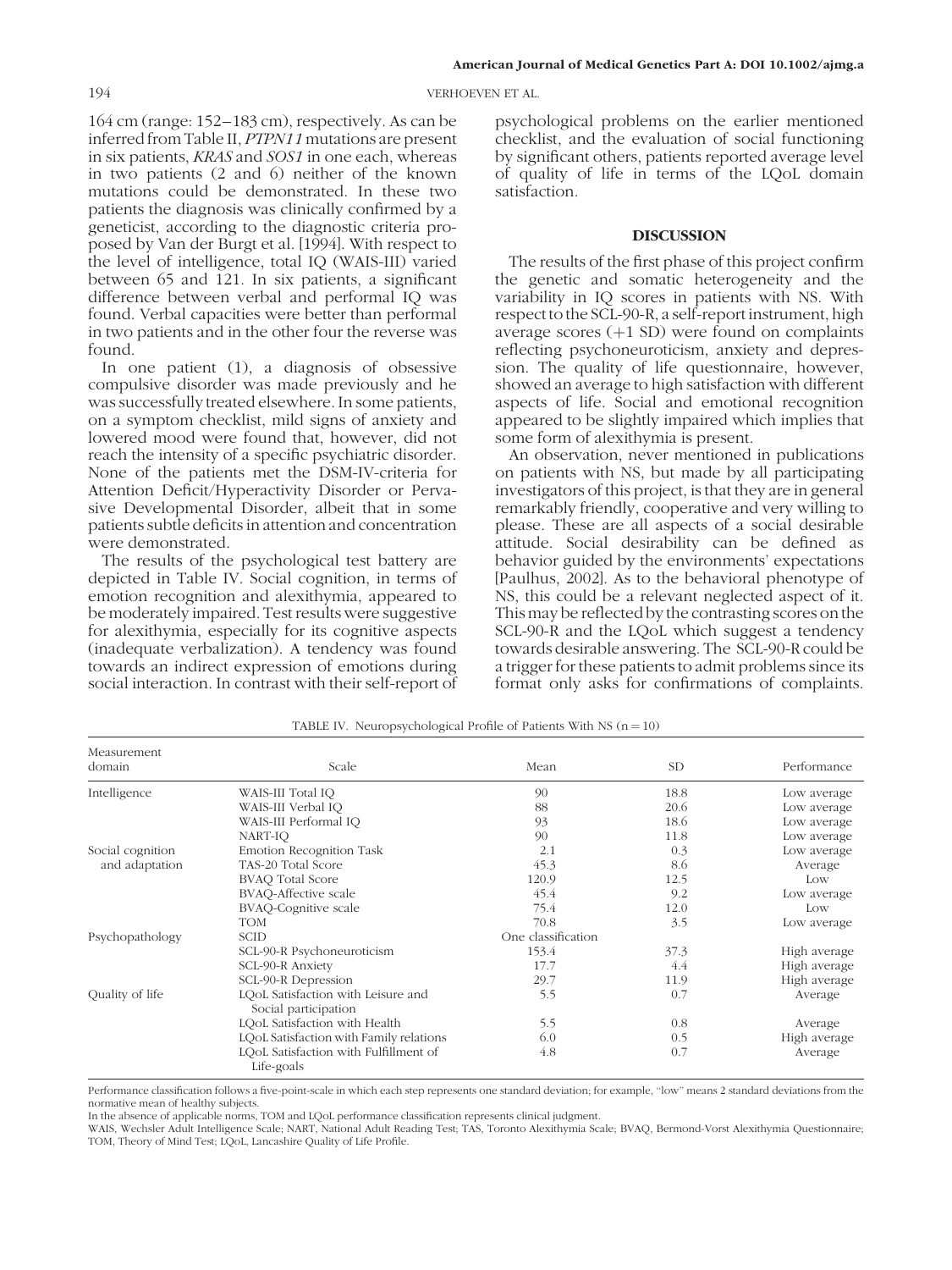#### PSYCHIATRIC ASPECTS OF NOONAN SYNDROME 195

Inherently, alexithymia and problems in social cognition, that is, in the ability to recognize and verbalize emotions, can lead to inadequate results on this kind of self-report measures, because they impose these very demands on the subjects studied. Therefore, during the rest of the project, alexithymia will also be measured by proxy, in that the questionnaires will be completed by significant others too.

In conclusion, although no behavioral phenotype has been suggested for NS, the results of the present project show that deficiencies in social and emotional recognition and expression may be key elements. The paucity in published cases with psychiatric syndromes might be an expression of a real lower incidence, or of an underreport in psychopathology in adult NS patients.

## **REFERENCES**

- Adolphs R. 2001. The neurobiology of social cognition. Curr Opin Neurobiol 11:231–239.
- Aleman A. 2005. Feelings you can't imagine: Towards a cognitive neuroscience of alexithymia. Trends Cogn Sci 9:553–555.
- Allanson JE. 2005. Noonan syndrome. In: Cassidy SB, Allanson JE, editors. Management of genetic syndromes. 2nd edition. New York: Wiley-Liss. p 385–397.
- Aoki Y, Niihori T, Kawame H, Kurosawa K, Ohashi H, Tanaka Y, Filicoma M, Kato K, Susuki Y, Kure S, Matsubara Y. 2005. Germline mutations in HRAS proto-oncogene cause Costello syndrome. Nat Genet 37:1038–1040.
- Arrindell WA, Ettema JHM. 2003. SCL-90: Handleiding bij een multidimensionele psychopathologie-indicator. Lisse: Swets & Zeitlinger.
- Bagby RM, Taylor GJ, Parker JDA. 1994. The twenty-item Toronto Alexithymia Scale-II. Convergent, discriminant, and concurrent validity. J Psychosom Res 38:33–40.
- Carta C, Pantaleoni F, Bocchinfuso G, Stella L, Vasta I, Sarkozy A, Digilio C, Palleschi A, Pizzuti A, Grammatico P, Zampino G, Dallapiccola B, Gelb BD, Tartaglia M. 2006. Germline missense mutations affecting KRAS isoform B are associated with a severe Noonan syndrome phenotype. Am J Hum Genet 79:129–135.
- Duncan WJ, Fowler RS, Farkas LG, Ross RB, Wright AW, Bloom KR, Huot DJ, Sondheimer HM, Rowe RD. 1981. A comprehensive scoring system for evaluating Noonan syndrome. Am J Med Genet 10:37–50.
- First MB, Spitzer RL, Gibbon M, Williams JB. 1997a. Structured Clinical Interview for DSM-IV Axis I Disorders (SCID-I). New York: Biometrics Research Department, New York State Psychiatric Institute.
- First MB, Spitzer RL, Gibbon M, Williams JB, Benjamin L. 1997b. Structured Clinical Interview for DSM-IV Axis II Personality Disorders (SCID-II). New York: Biometrics Research Department, New York State Psychiatric Institute.
- Ghaziuddin M, Bolyard B, Alessi N. 1994. Autistic disorder in Noonan syndrome. J Intellect Disabil Res 38:67–72.
- Hennekam RCM. 2003. Costello syndrome: An overview. Am J Med Genet Part C Semin Med Genet 117C:42–48.
- Horiguchi T, Takeshita K. 2003. Neuropsychological development change in a case with Noonan syndrome: Longitudinal assessment. Brain Dev 25:291–293.
- Jamieson CR, Van der Burgt I, Brady AF, Van Reen M, Elsawi MM, Hol F, Jeffery S, Patton MA, Mariman E. 1994. Mapping a gene for Noonan syndrome to the long arm of chromosome 12. Nat Genet 8:357–360.
- Lee DA, Portnoy S, Hill P, Gillberg C, Patton MA. 2005. Psychological profile of children with Noonan syndrome. Dev Med Child Neurol 47:35–38.
- Mahendran R, Aw SC. 1969. Noonan's syndrome with mental retardation presenting with an affective disorder: Case report. Sing Med J 30:306–307.
- Malumbres M, Barbacid M. 2003. RAS oncogenes: The first 30 years. Nat Rev Cancer 3:459–465.
- Montagne B, Kessels RPC, De Haan EHF, Perrett DI. 2007. The Emotion Recognition Task: A paradigm to study the perception of facial emotional expressions at different intensities. Perc Mot Skills 104:589–598.
- Narumi Y, Aoki Y, Niihori T, Neri G, Cavé H, Verloes A, Nava C, Kavamura MI, Okamoto N, Kurosawa K, Hennekam RCM, Wilson LC, Gillessen-Kaesbach G, Wieczorek D, Lapunzina P, Ohashi H, Makita Y, Kondo I, Tsuchiya S, Ito E, Sameshima K, Kato K, Kure S, Matsubara Y. 2007. Molecular and clinical characterization of cardiofaciocuteneous (CFC) syndrome: Overlapping clinical manifestations with Costello syndrome. Am J Med Genet Part A 143A:799–807.
- Nelson HE. 1982. National adult reading test manual. London: National Hospital.
- Niihori T, Aoki Y, Narumi Y, Neri G, Cave H, Verloes A, Okamoto N, Hennekam RC, Gillessen-Kaesbach G, Wieczorek D, Kavamura MI, Kurosawa K, Ohashi H, Wilson L, Heron D, Bonneau D, Corona G, Kaname T, Naritomi K, Baumann C, Matsumoto N, Kato K, Kure S, Matsubara Y. 2006. Germline KRAS and BRAF mutations in cardio-facio-cutaneous syndrome. Nat Genet 38:294–296.
- Noonan JA, Ehmke DA. 1963. Associated noncardiac malformations in children with congenital heart disease. J Pediatr 63:468–470.
- Opitz JM, Summitt RL, Sarto GE. 1965. Noonan's syndrome in girls: A genocopy of the Ullrich-Turner syndrome. J Pediatr 67:968.
- Paul R, Cohen DJ, Volkmar FR. 1983. Autistic behaviors in a boy with Noonan syndrome. J Autism Dev Disord 13:433–434.
- Paulhus DL. 2002. Socially desirable responding: The evolution of a construct. In: Braun H, Jackson DN, Wiley DE, editors. The role of constructs in psychological and educational measurement. Hillsdale, New Jersey: Erlbaum. p 67–68.
- Rama Krishna N, Abrams R, Taylor MA, Behar D. 1997. Schizophrenia in a 46, XY male with the Noonan syndrome. Br J Psychiat 130:570–572.
- Roberts AE, Araki T, Swanson KD, Montgomery KT, Schiripo TA, JoshiVA,LiL,YassinY,TamburinoAM,NeelBG,Kucherlapati RS. 2006a.Germline gain-of-function mutations in SOS1 cause Noonan syndrome. Nat Genet 39:70–74.
- Roberts A, Allanson J, Jadico SK, Kavamura MI, Noonan J, Opitz JM, Young T, Neri G. 2006b. The cardiofaciocutaneous syndrome. J Med Genet 43:833–842.
- Sarimski K. 2000. Developmental and behavioural phenotype in Noonan syndrome? Genet Couns 11:383–390.
- Schubbert S, Zenker M, Rowe SL, Böll S, Klein C, Bollag G, Van der Burgt I, Musante L, Kalscheuer V, Wehner LE, Nguyen H, West B, Zhang KYJ, Sistermans E, Rauch A, Niemeyer CM, Shannon K, Kratz CP. 2006. Germline KRAS mutations cause Noonan syndrome. Nat Genet 38:331–336.
- Shaw AC, Kalidas K, Crosby AH, Jeffery S, Patton MA. 2007. The natural history of Noonan syndrome: A long-term follow-up study. Arch Dis Child 92:128–132.
- Steerneman P, Meesters C, Muris P. 2003. TOM-test. Apeldoorn: Garant.
- Tartaglia M, Gelb BD. 2005. Noonan syndrome and related disorders: Genetics and pathogenesis. Annu Rev Genomics Hum Genet 6:45–68.
- Tartaglia M, Mehler E, Goldberg R, Zampino G, Brunner H, Kremer H, Van der Burgt I, Crosby AH, Ion A, Jeffery S, Kalidas K, Patton MA, Kucherlapati RS, Gelb BD. 2001. Mutations in the PTPN11, encoding for the protein tyrosine phosphatase SHP-2, cause Noonan syndrome. Nat Genet 29:465–468.